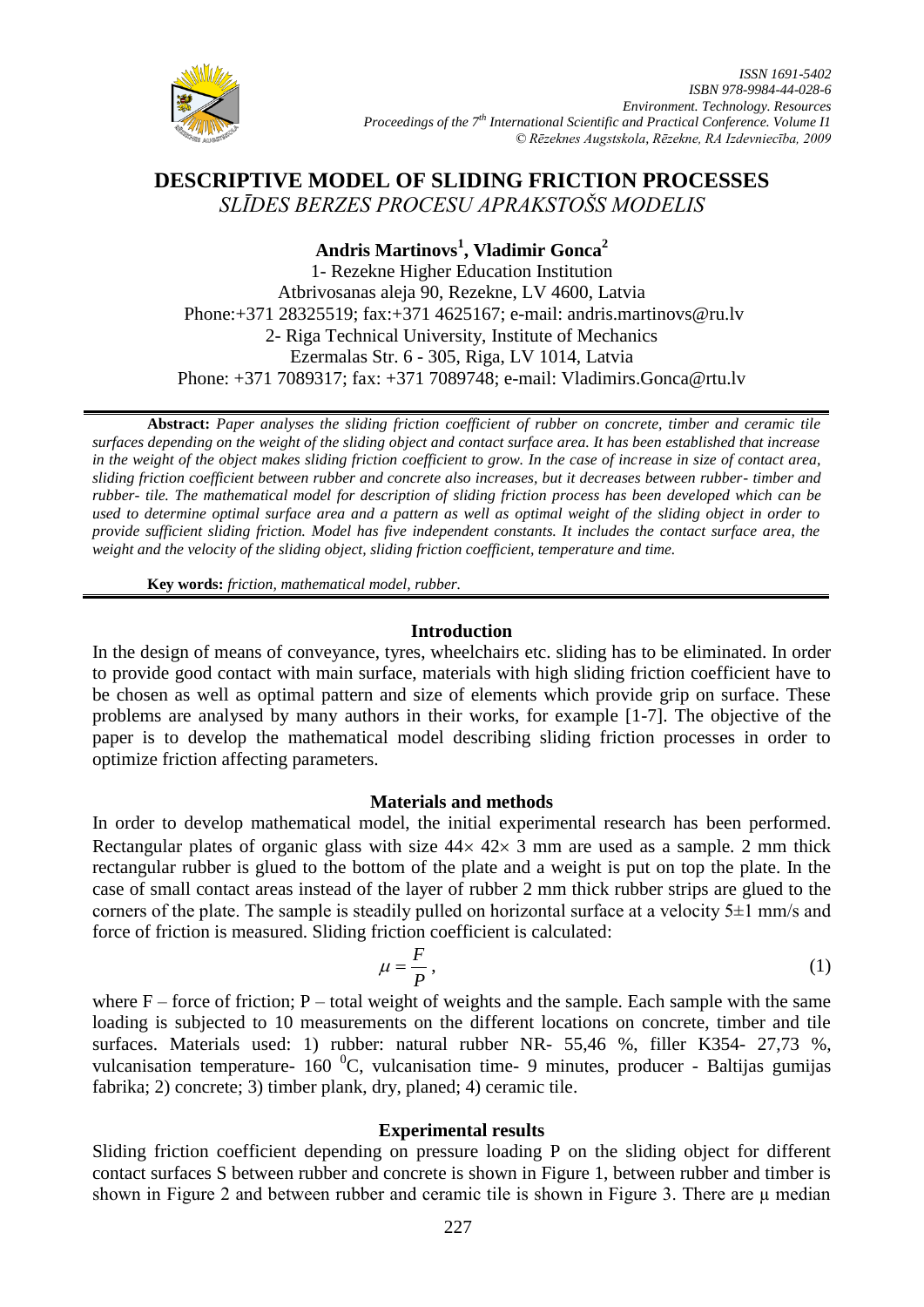values, accidental error intervals, approximate function graphs, their mathematical expressions and values of coefficient of determination  $\mathbb{R}^2$  shown in Figures.



*Fig.1.* **Dependence of sliding friction coefficient between rubber and concrete on weight for different contact surface areas**



*Fig.2.* **Dependence of sliding friction coefficient between rubber and pine plank on weight for different contact surface areas**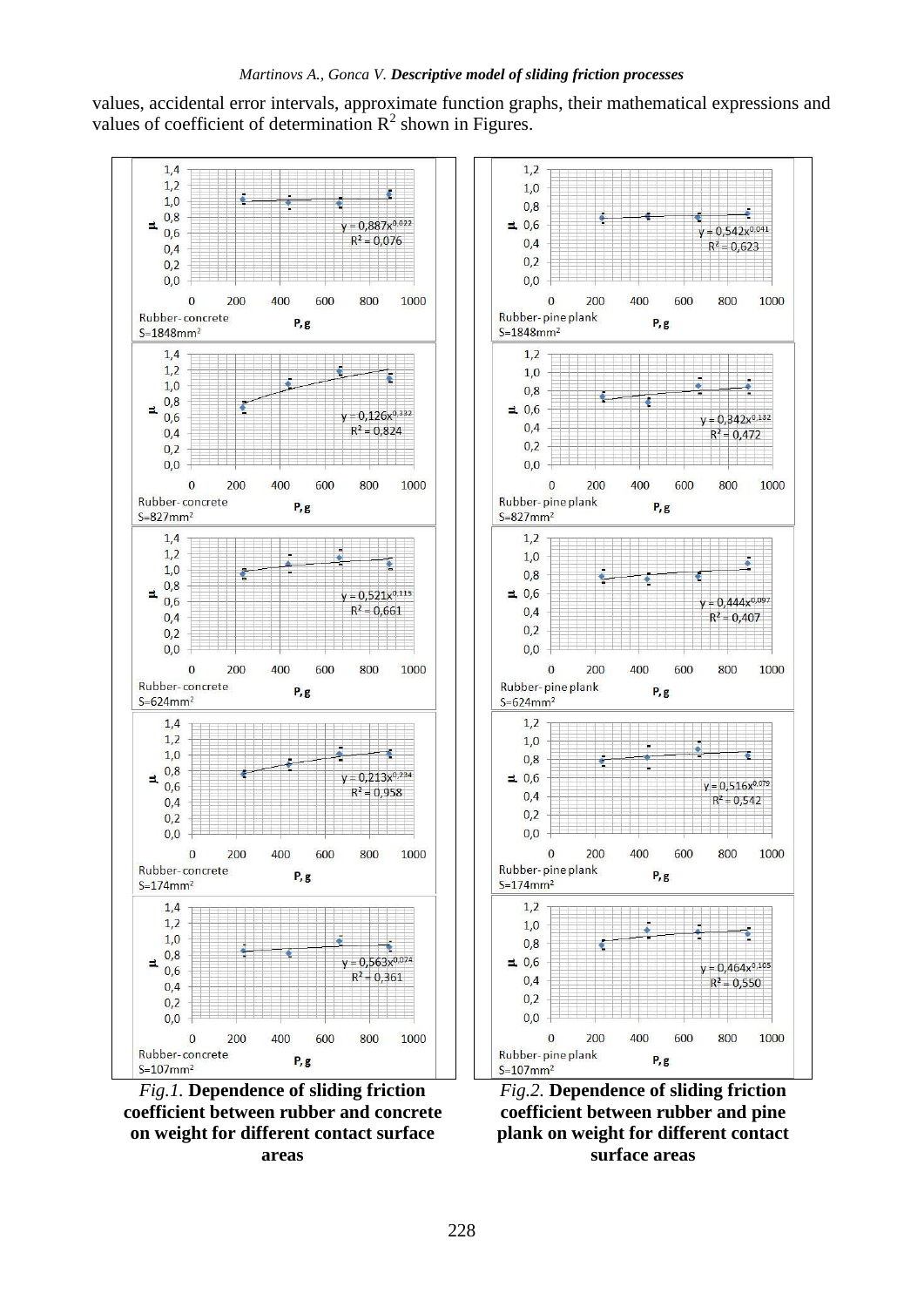# *Martinovs A., Gonca V. Descriptive model of sliding friction processes*

Examples of the dependence of sliding friction coefficient between rubber and concrete, rubber and timber, rubber and ceramic tile on contact surface areas are shown in Fig.  $4 - 6$ .



*Fig.3.* **Dependence of sliding friction coefficient between rubber and ceramic tile on weight for different contact surface areas**







*Fig.5.* **Dependence of sliding friction coefficient between rubber and pine plank on contact surface area**



*Fig.6.* **Dependence of sliding friction coefficient between rubber and ceramic tile on contact surface area**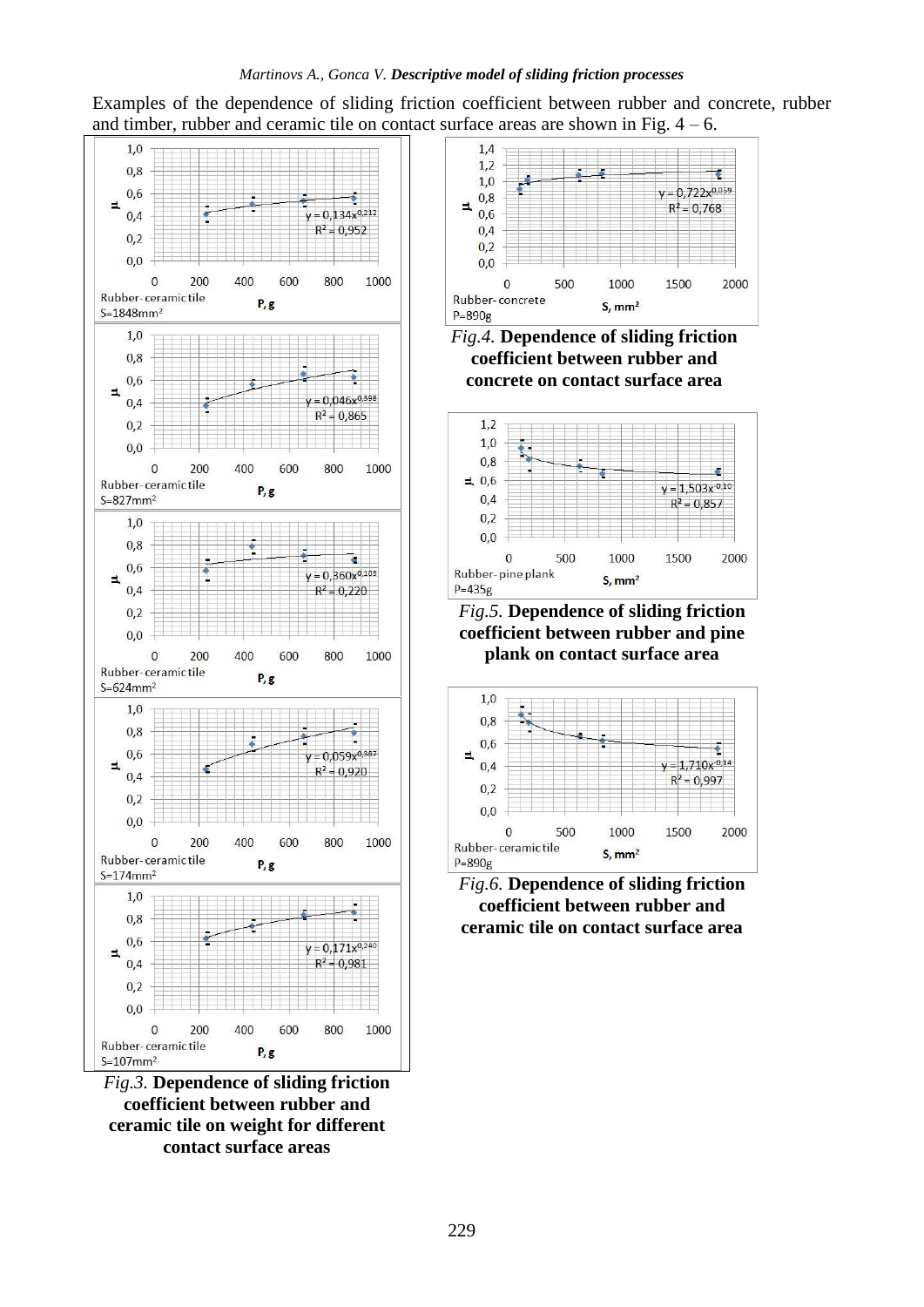In the experiments used rubber structure is shown in Figure 7 (got on Scanning Electron Microscope EVO MA15 in Tallinn University of Technology).



*Fig.7.* **Structure of rubber which used in the experiments**

# **Mathematical model**

Sliding friction force F is directed on contact area opposite the motion of the sliding object; this force is created by chemical bonds between both objects (see Fig. 8). Friction force

$$
F = \mu \cdot P,\tag{2}
$$

where  $\mu$ - sliding friction coefficient, P- the weight of the top object. If P increases, contact surface is distorted, its area becomes larger, more bonds are formed between atoms of both objects and mutual sliding of both objects becomes more difficult. Consequently, if P increases, friction force has to grow.



*Fig.8.* **Interdependent positioning of sliding surfaces and bonds between their atoms**



*Fig.9.* **Rupture and formation of the bonds during process of sliding friction**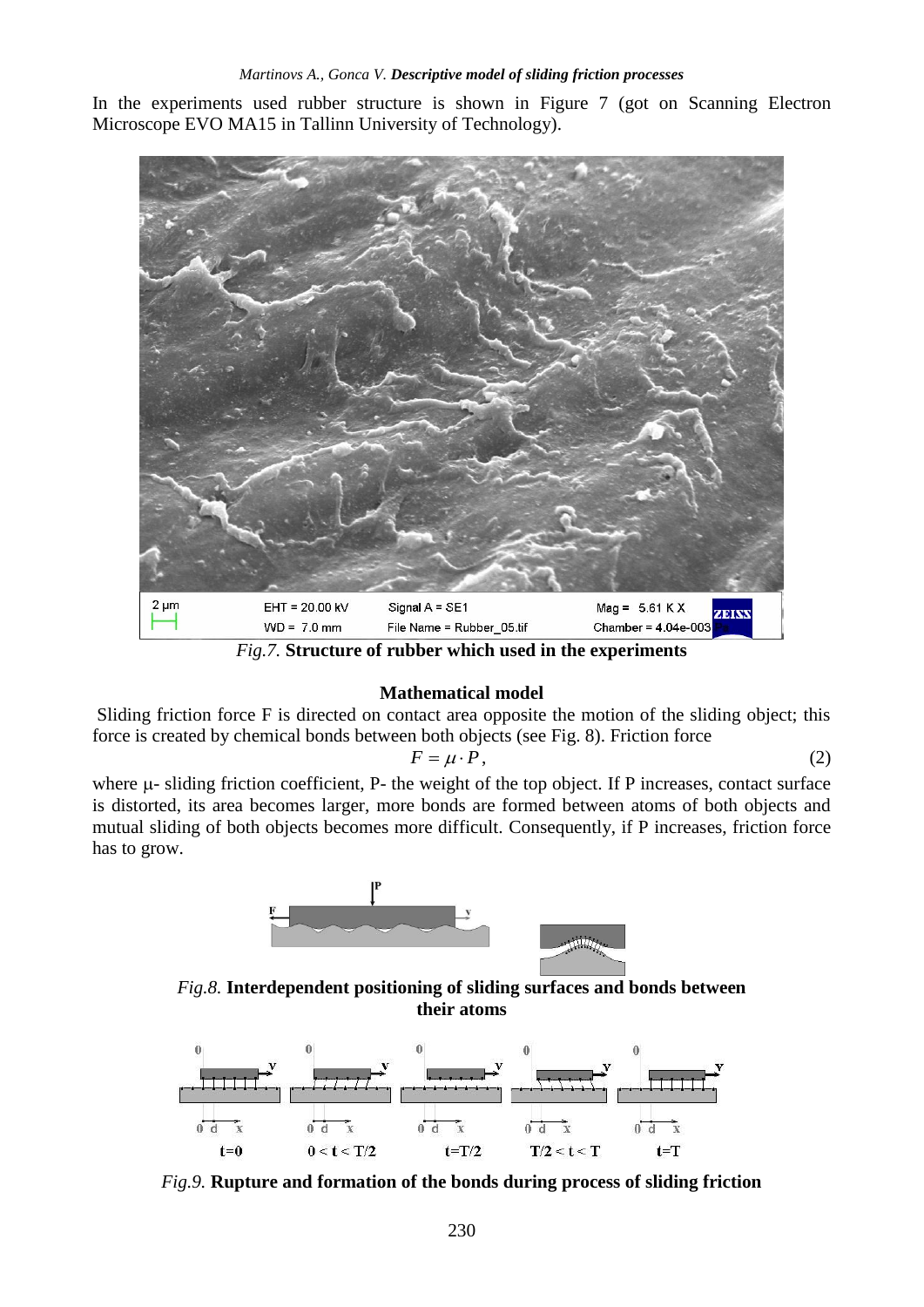Let's replace curved surface of both objects in contact with flat surface (see Fig. 9). Let's assume that: 1) the top object moves on the surface of the bottom object with constant velocity v; 2) atoms of both objects create cubic lattice with lattice constant d; 3) all bonds between both objects have the same energy values  $Q$ ; 4) at time t=0, the top object coordinate  $x=0$ , bonds are not distorted, total number of bonds is N. Moving the top object, bonds are stretched and ruptured. When displacement x reaches value d/2 all bonds are ruptured. (see Fig. 9, moment in time T/2). Next follows the formation of new bonds which try to contract and pull the top object forward. At the moment in time t=T (T- period) bonds are not distorted, the top object has moved for distance d in relation to the bottom object.

The performed experiments show that increase in the weight of the object causes sliding friction coefficient to grow. Increasing displacement value x of the top object (see Fig. 9), bonds are stretched further and the instantaneous value of friction force F grows. Considering the above, let's assume that friction forces

$$
F = A \cdot P^n \cdot x^m,\tag{3}
$$

where A, n, m- constants; m $\geq 1$ ; if m=1, then bonds are only subjected to elastic distortion, when F $\sim$ x; n $\geq$ 1; if n=1, then sliding friction coefficient is constant value, not dependent on P. It derives from equations (2) and (3) that the instantaneous value of sliding friction constant

$$
\mu_* = A \cdot P^{n-1} \cdot x^m. \tag{4}
$$

The graph, showing changes in the values of this parameter depending on the top object displacement x, is given in Figure 10.



*Fig.10.* **Instantaneous sliding friction coefficient depending on coordinate x; - median sliding friction coefficient**



*Fig.11.* **Sliding friction force depending on**  coordinate  $x$ ;  $\mu$ -**P**- median sliding friction **force**

Median value  $\mu$  of sliding friction coefficient and instantaneous values  $\mu^*$  are linked

$$
\mu \cdot d = \int_{0}^{d/2} \mu_* \cdot dx. \tag{5}
$$

By putting equation (4) in this expression and doing integration, one has

$$
\mu = \frac{A \cdot P^{n-1} \cdot d^m}{(m+1) \cdot 2^{m+1}}.
$$
\n
$$
(6)
$$

If sliding friction coefficient median values  $\mu_1$  and  $\mu_2$  at two different loadings P<sub>1</sub> and P<sub>2</sub> are known, constant n can be found from equation above:

$$
n = 1 + \log_{\frac{R}{T_2}} \frac{\mu_1}{\mu_2} \,. \tag{7}
$$

To determine the number of bonds N at the initial moment  $t=0$ , let's use conditions: 1) if P=0, then N=0; both objects are not in contact, there are no bonds between them; 2) if  $P\rightarrow\infty$ , then N $\rightarrow$ S/d<sup>2</sup>, where S – area of bottom surface of the top object,  $d^2$  – area taken by one atom on the surface, the top object is pressed to the surface of bearing with such force that all its bottom surface atoms form bonds with atoms of the surface of bearing. These conditions are expressed in function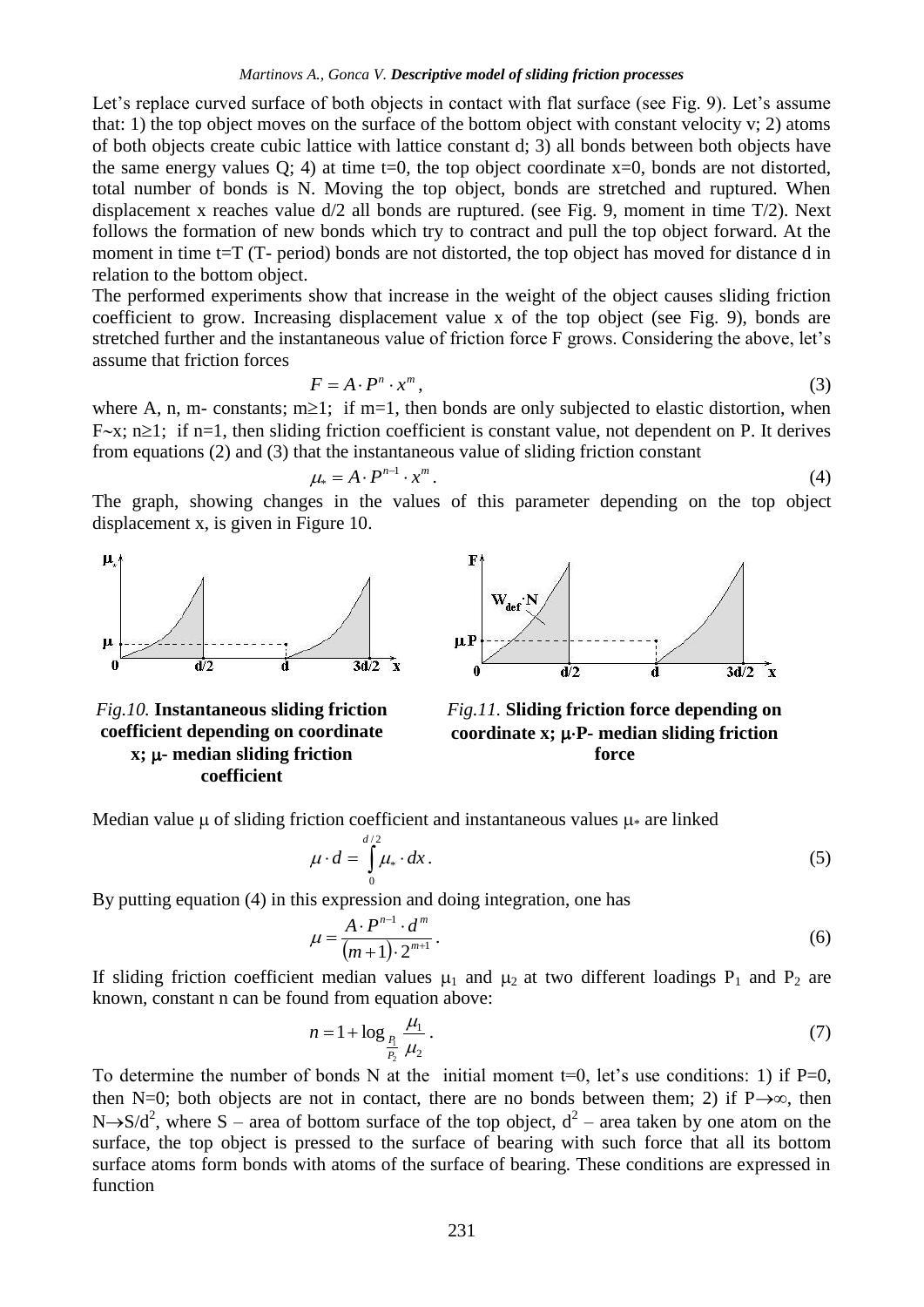*Martinovs A., Gonca V. Descriptive model of sliding friction processes*

$$
N = \frac{S}{d^2} \cdot \left(1 - e^{-C \cdot P}\right),\tag{8}
$$

where C- constant.

Potential deformation energy delivered to one bond  $W_{def}$  is equal to total deformation energy of bonds divided by number of bonds N. Total deformation energy of the bonds is equal to work done by friction force. Therefore, considering equation (3),

$$
W_{def} = \frac{\int\limits_{0}^{x} F \cdot dx}{N} = \frac{\int\limits_{0}^{x} A \cdot P^{n} \cdot x^{m} \cdot dx}{N} = \frac{A \cdot P^{n} \cdot x^{m+1}}{N \cdot (m+1)}.
$$
 (9)

Time period T: 1) the top object displacement  $x=d$ ; 2) considering expression (9), the work of friction force (see Figure 11):

$$
\mu \cdot P \cdot d = \frac{A \cdot P^n \cdot \left(\frac{d}{2}\right)^{m+1}}{(m+1)}\,. \tag{10}
$$

The displacement of the top object in a case of steady movement:

$$
x = v \cdot t \tag{11}
$$

It derives from equations  $(8) - (11)$  that potential deformation energy delivered to one bond

$$
W_{def} = \frac{\mu \cdot P \cdot (2 \cdot v \cdot t)^{m+1}}{S \cdot (1 - e^{-C \cdot P}) \cdot d^{m-2}}.
$$
\n(12)

Energy of the thermal motion, delivered to one bond:

$$
W_{\text{slit}} = k \cdot T_a \tag{13}
$$

where k- Boltzmann constant,  $T_a$ - absolute temperature. Changes in number of bonds within time interval dt [8]:

$$
dN = -N(t) \cdot Z \cdot f \cdot e^{-\frac{Q}{W_{suk} + W_{dof}}} \cdot dt,
$$
\n(14)

where  $N(t)$  – number of bonds at the moment in time t; Z=6 – coordination number of cubic lattice;  $\hat{f}=1.10^{13}$  Hz – oscillation frequency of atomic thermal motion; Q - bond energy; exponent describes probability of appearance of energetic fluctuation that would be sufficient for bond rupture. Considering potential deformation energy delivered to one bond and expressions of thermal motion energy (12) and (13), changes in number of bonds can be expressed:

$$
dN = -N(t) \cdot Z \cdot f \cdot e^{\frac{Q}{kT_a + \frac{\mu P (2\nu t)^{m+1}}{S (1 - e^{-C \cdot P}) d^{m-2}}}} \cdot dt \,. \tag{15}
$$

Initial and final conditions for the solution of differential equation (15):

if t=0, then 
$$
N(0) = \frac{S}{d^2} \cdot (1 - e^{-C \cdot P});
$$
 (16)

if t=T/2, then N(T/2)=0. 
$$
(17)
$$

Consequently, the mathematical model describing friction processes is created. It has five constants C, d, n, m, Q. The model includes contact surface area S, the weight of the top object P as well as velocity of movement v, sliding friction coefficient  $\mu$ , temperature  $T_a$  and time t.

#### **Examples of use of the model**

The model can be used to find optimal contact surface area S with given P and known  $\mu$ . With equation (15) with different values for S velocity of the top object v is calculated. Optimal S value is one which matches the minimal velocity v (it means that the greatest friction is achieved).

 $(1-e^{-C.P})$ ,<br>
and to one bon<br>
Total deform<br>
and to one bon<br>
Total deform<br>
and deform<br>  $\frac{dx}{dx} = \int_{0}^{x} A \cdot P^n \cdot x^n$ <br>
placement x=<br>  $\frac{A \cdot P^n \cdot (\frac{d}{2})^{m+1}}{N}$ <br>  $(m+1)$ <br>
a case of stead<br>
at potential deform<br>
at potential deform It is possible to find optimal pressure force P with given area S and known relation  $\mu = \mu(P)$ . With equation (15) with different values for P velocity of the top object v is calculated. It derives from (15) that the greatest sliding friction  $(v\rightarrow 0)$  will be reached if P $\rightarrow \infty$ . Infiniti force can not be considered optimal. Therefore force P, at which velocity preset limit, e.g. 0.1mm/s, is reached, can be considered optimal.